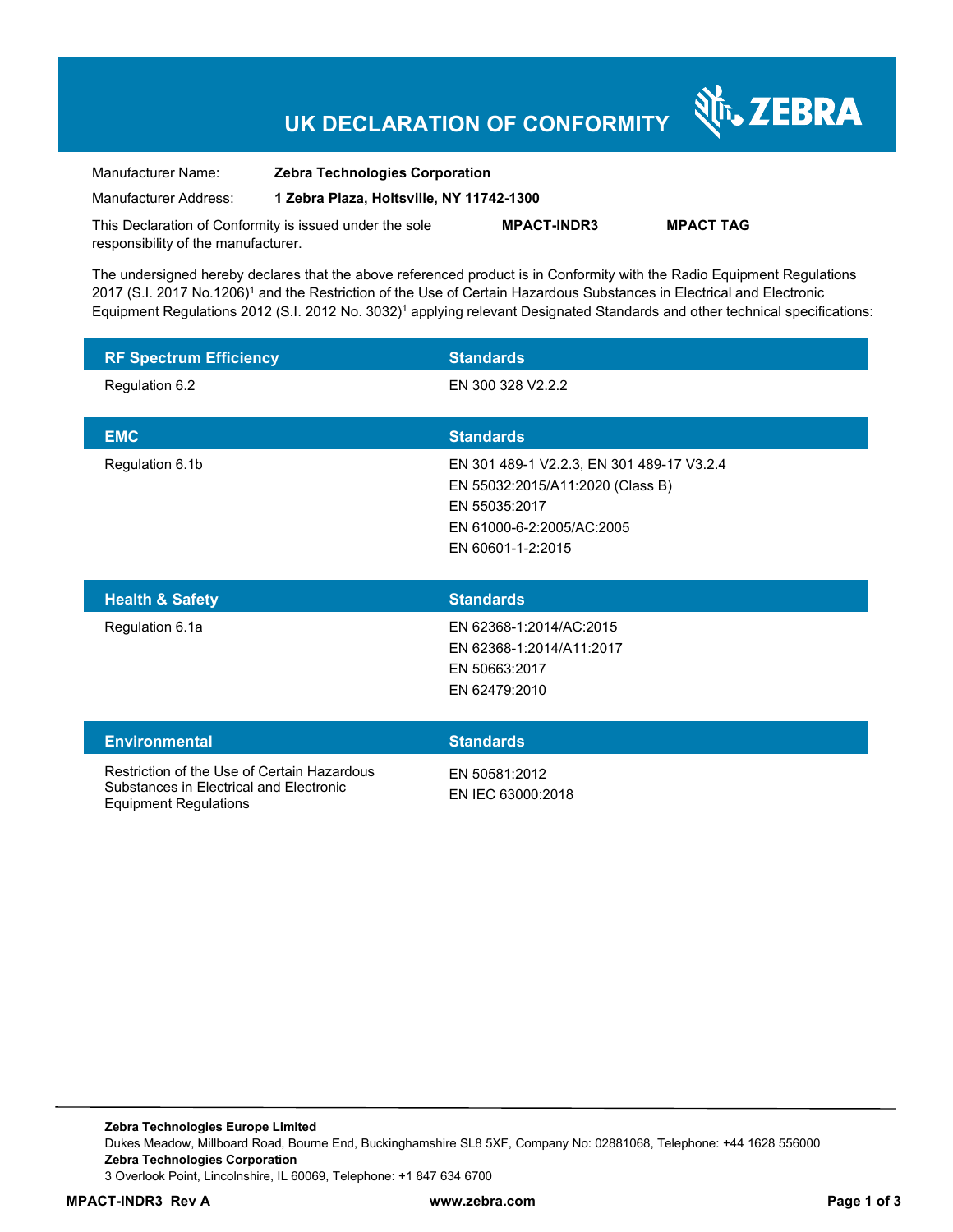## **UK DECLARATION OF CONFORMITY**



With regard to the Radio Equipment Regulations 2017 (S.I. 2017 No.1206)<sup>1</sup>, the conformity assessment procedure referred to in regulation 41(4)(a) and detailed in Schedule 2 has been followed.

 $^{\rm 1}$  As amended by applicable EU withdrawal legislation implemented at the time of issuing this declaration

#### **Signed on behalf of Zebra Technologies Corporation**

*(Signature of authorized person)* Marco Belli Rev: A Alexander Communication of the Communication of the Communication of the Communication of the Communication of the Communication of the Communication of the Communication of the Communication of the Comm Sr. Manager, Regulatory **Date: 24 February 2021** Place: Bourne End, UK